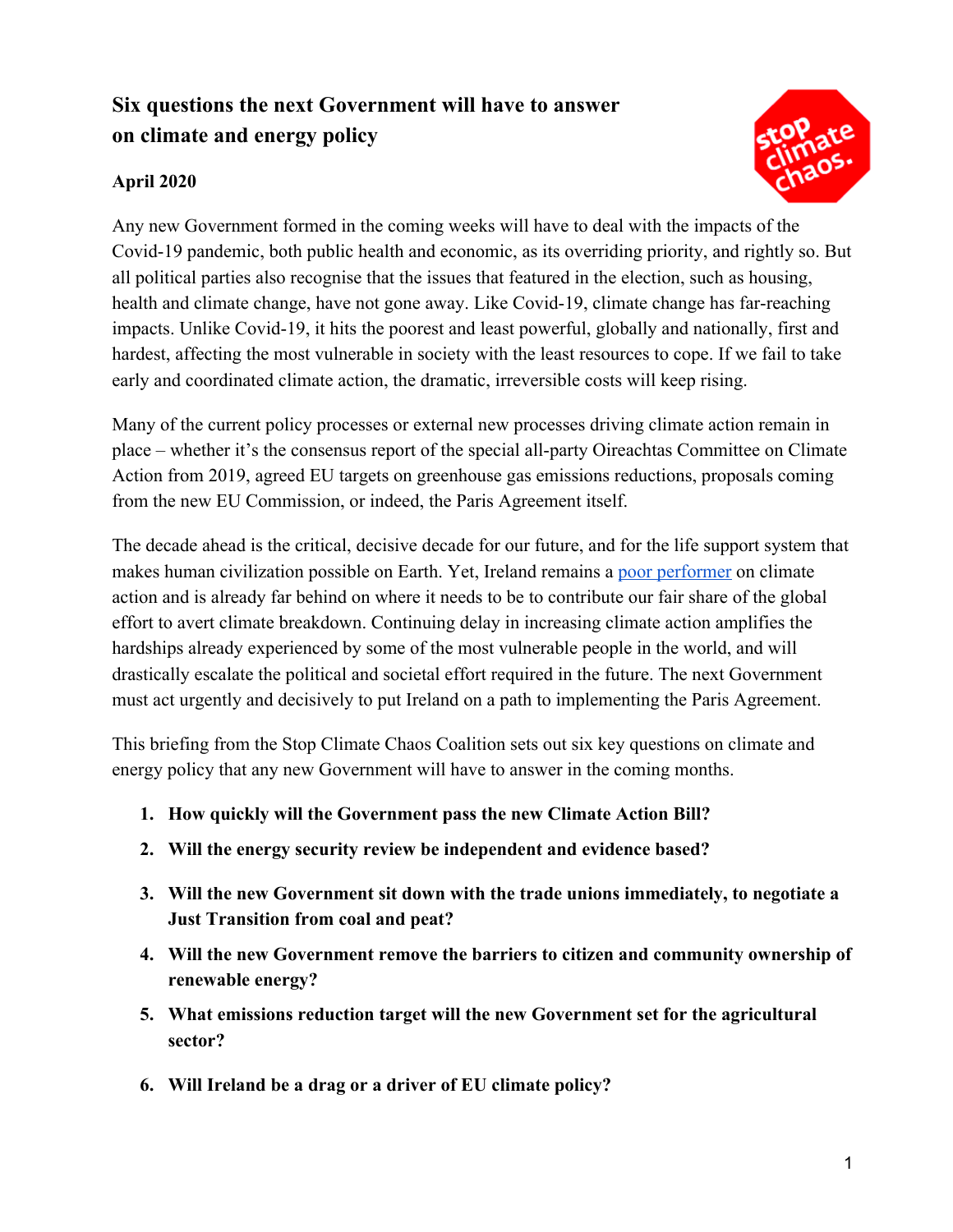## **1. How quickly will the Government pass the new Climate Action Bill?**

A year ago the special all-party Joint Oireachtas Committee on Climate Action (known as JOCCA) recommended sweeping reform of the 2015 Climate Action Act. The Government agreed and published an outline draft of the Climate Action Amendment Bill on 6<sup>th</sup> January.

The key provisions include putting a 2050 target into law, mandating the Dáil to set 5 year emissions targets in the form of carbon budgets, requiring the Government to set decarbonisation targets for each sector, establishing that the Climate Action Plan will be updated annually, and strengthening the Climate Advisory Council.

There are differences between the detail of the JOCCA's recommendations and the outgoing Government's proposals but they are not insurmountable, and there remains cross-party consensus on the importance and urgency of this legislation to put Ireland on the path to implementing the Paris Agreement.

## **Key question for party leaders and spokespeople:**

If you are in Government, how fast will you progress a new Climate Action Bill? Will you commit to passing it within a 100 days of the Oireachtas functioning normally again?

## **2. Will the energy security review be independent and evidence based?**

A key indicator of whether the new Government gets the scale and urgency of the climate emergency is its attitude to gas. Policy-makers in many countries who recognise we must stop burning coal struggle to accept the evidence that we must also act now to avoid locking ourselves into long-term dependency on fossil gas.

The outgoing Government used a controversial parliamentary manoeuvre, known as a "money message", to block a Bill that would have stopped new licences to explore for oil and gas in Irish waters, despite two votes by the full Dáil to progress it. The Fine-Gael led Government also supported the inclusion of a proposed terminal to import fracked fossil gas from the US in a list of projects eligible for EU subsidies.

Under intense criticism from campaigners and opposition parties, the Government announced an end to oil exploration (in September 2019) and that future support for gas projects would depend on the outcome of a review of Ireland's energy security in the context of the transition to zero carbon fuels (announced in November, 2019).

The key questions now are what will the Terms of Reference for the Energy Security Review be and will it be independent and evidence based? Campaigners are [concerned](https://www.stopclimatechaos.ie/news/2020/03/22/climate-coalition-publishes-priorities-for-propose/) that the terms of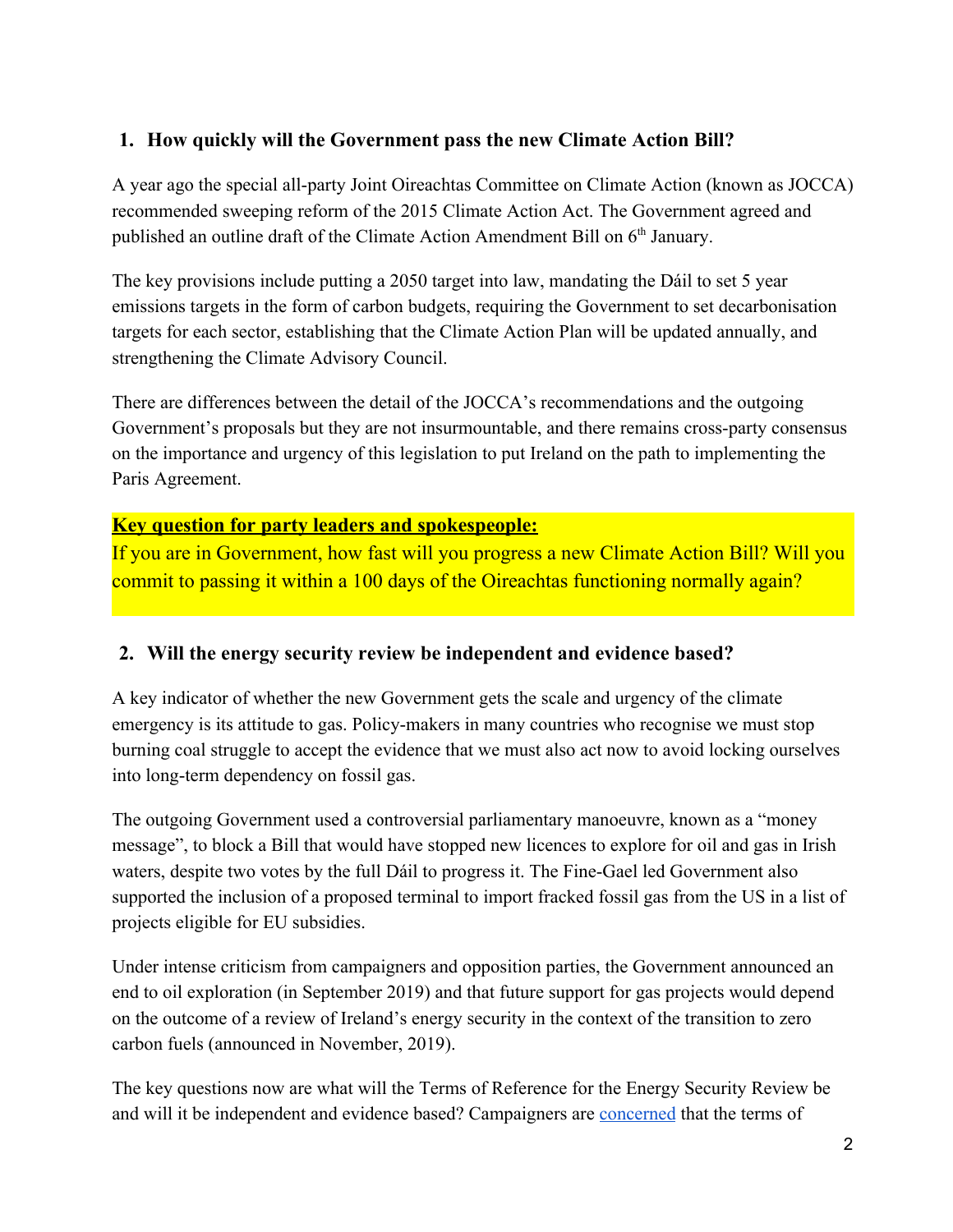reference for the technical analysis will be built on "business-as-usual" assumptions that pre-determine the resulting policy document that the new Minister will be presented with, with little option but to sign off. There have been worrying signs of this already with a continuous attempt by energy sector incumbents to equate a) energy security with security of gas supply, when it is significantly more complex than that and b) security of gas supply with continued exploration for gas in Irish waters. In practice there is no constraint on how much as we import through the two existing gas pipelines that connect us to Scotland via the Moffat interconnector, and no campaigners are proposing we turn off that tap.

The question of which agencies' remits cover security of supply considerations must also be reviewed. Currently there is a conflict between the roles of Commission for Regulation of Utilities (CRU), EirGrid and Gas Networks Ireland (GNI). The CRU regulates and ensures competition between utilities including electricity generators and distributors. GNI is responsible for operating the gas system and networks, but also securing new gas connections and accommodating any and all gas demand. GNI says that the interdependency of gas and electricity markets makes it difficult to see how we can end our need for new sources of gas. But the overarching question for the energy security review is not "How much new gas do we need between now and 2030?" but rather "How do we keep a secure supply of energy while doing our fair share to implement the Paris Climate Agreement?".

As this is the most important national energy policy process since the Energy White Paper in 2015, Stop Climate Chaos has written to the outgoing Minister asking that the *Terms of Reference* for the review be put out for public consultation before any technical analysis is commissioned. It is essential that the terms of reference command the confidence of all stakeholders not just the incumbent energy suppliers. It is particularly essential that there is all-party agreement on the terms of reference given the outcome will almost certainly fall to a new Minister to implement.

### **Key question for party leaders and spokespeople:**

Will you put the draft terms of reference for the energy security review out for consultation with political parties, stakeholders and the public *before* any technical analysis is commissioned? (And have you made your position on this clear to Minister Bruton?)

## **3. Will the new Government sit down with the trade unions immediately, to negotiate a Just Transition from coal and peat?**

In 2017, the 915 MW **c**oal-burning plant at Moneypoint, Co Clare, provided 12 percent of our electricity but was responsible for over 29% of Ireland's greenhouse gas emissions from electricity. The three peat-burning stations in the Midlands provided just 7% of our electricity but 19% of emissions. Between them, coal and peat provided less than 20% of our power but half the climate pollution from electricity.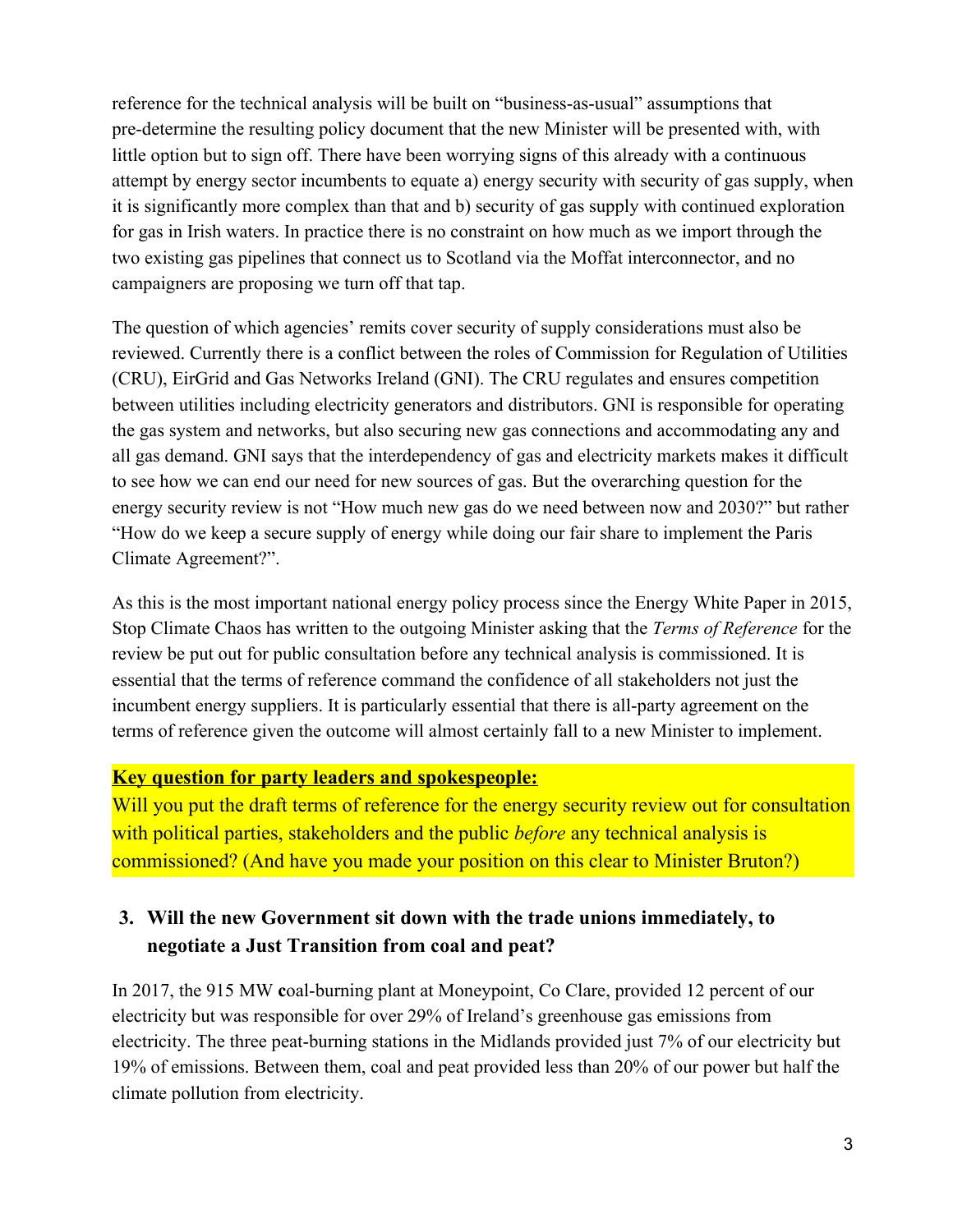The Government was first told to get out of coal and peat by consultants it hired to advise on how to meet its Kyoto climate targets in a report it received in April 1998, 22 years ago this month. Government after government ignored that advice and failed to plan for an orderly exit from these dirtiest fossil fuels. The outgoing government set long-range timelines of 2025 for coal and 2028 for peat that began to collapse under the weight of their own absurdity.

An Bord Pleanála refused permission for planning permission for the two ESB-owned peat stations to continue past the end of 2020, on environmental grounds and EU emissions reductions schemes have begun to make Moneypoint significantly less economic. In 2019 the EU carbon price rose, on top of which Moneypoint failed in one of its capacity auction bids for EU subsidies. With the recent economic shutdown the EU carbon price dropped 40% changing the short-terms economics again and bringing into sharp focus the proposal from the [Climate Change Advisory Council](http://www.climatecouncil.ie/media/Climate%20Change%20Advisory%20Council%20Annual%20Review%202019.pdf) to introduce a carbon price floor.

In this situation it has been the workers who have borne the brunt of the Government's dithering and delay. Many now face abruptly losing their well-paying, unionized jobs, with huge uncertainty facing the remaining staff. And yet the out-going Government simply refused to sit down and negotiate a "Just Transition Agreement" for an orderly exit with the unions and other stakeholders. In the last six months, under mounting criticism from unions and campaigners, the Fine Gael-led Government appointed Kieran Mulvey as the Just Transition Commissioner, but as yet it doesn't seem he has been given the mandate or authority to negotiate a comprehensive deal with all stakeholders.

## **Key question for party leaders and spokespeople:**

Will you sit down immediately this year with the ESB, Bord Na Móna and trade unions, and with environmental and community representatives, to negotiate a Just Transition Agreement for an orderly exit from peat and coal burning for electricity?

## **4. Will the new Government remove the barriers to citizen and community ownership of renewable energy?**

Citizen and community participation in the energy transition is well understood to bring about a range of benefits from reducing dependence on fossil fuels, creating jobs, building rural resilience, diversifying income streams and generating awareness about local climate action. Despite positive noises the outgoing government made very slow progress in enabling communities to own and sell renewable electricity, in the face significant resistance from inside the system, and to scale up retrofitting to decarbonise the building stock. The inclusion of community-led projects in the first auction round of the new Renewable Electricity Support Scheme (RESS) is very positive, however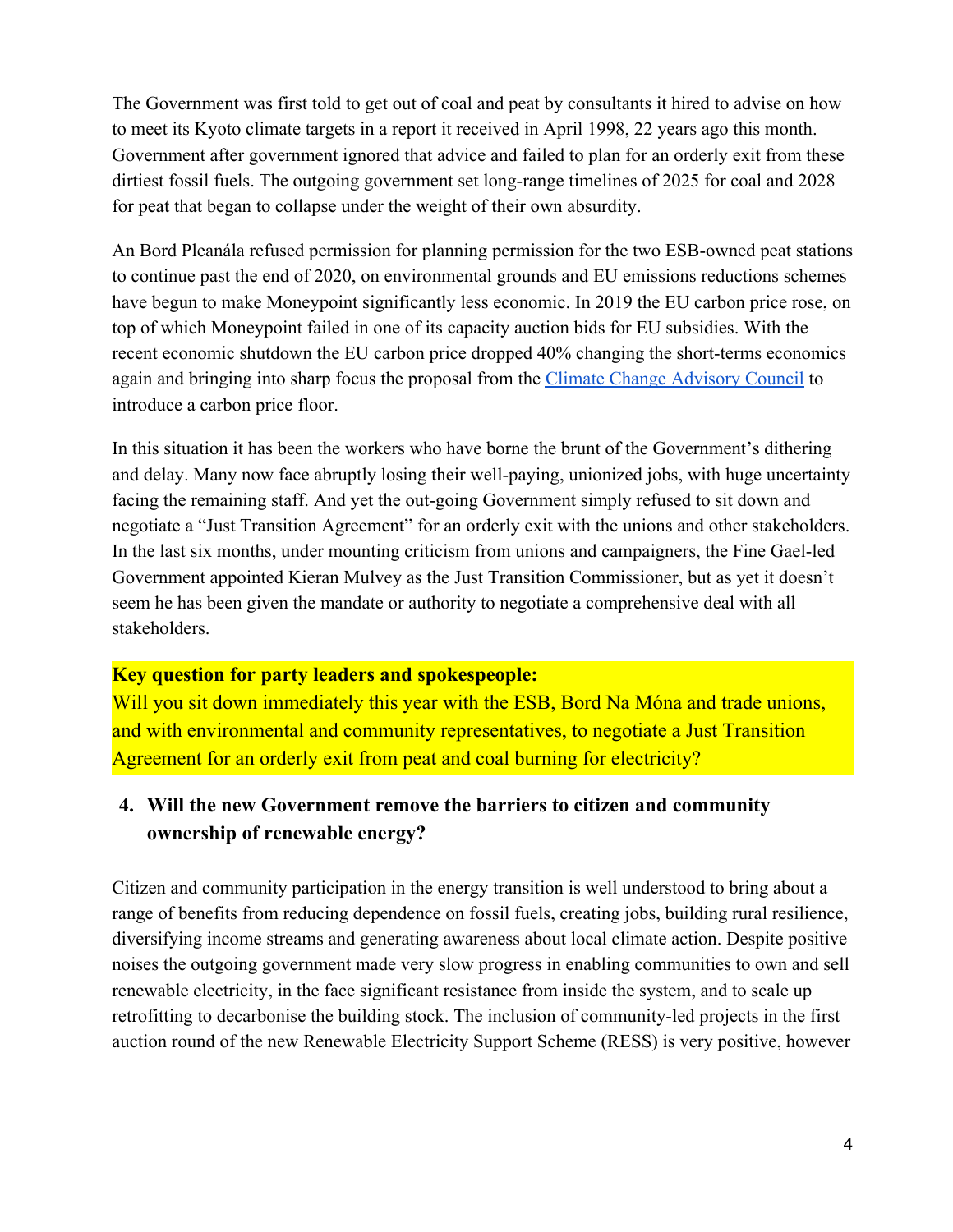there remain many barriers in Irish policy that are preventing the citizen energy revolution from reaching its potential.

### **Will the next Government:**

- a) Reform the planning regulations that inhibit and delay rooftop solar? Ireland has one of the most restrictive regimes in Europe, requiring for example schools to apply for planning permission to install even one solar panel, adding significant costs and time. Reform was promised by the end 2019 in the Climate Action Plan, but has yet to be implemented.
- b) Introduce a payment scheme for small renewable generators to allow schools, community centres, farms and local authorities to sell renewable energy at a fair price? At the moment they have to give away any power they don't use themselves for free.
- c) Reform the process of grid connection to allow community energy projects to connect to the national grid?
- d) Scale up deep retrofit of the building stock? To enable communities across the country to decarbonise buildings, and at the same time making homes warmer and healthier.

## **5. What emissions reduction target will the new Government set for the agricultural sector?**

Under the Food Harvest 2020 strategy, greenhouse gas emissions from agriculture increased by 15% between 2011, when Fine Gael came to power, and 2018, compared to emissions in the economy as a whole which rose by just over 6%. Agricultural emissions now account for over a third of Ireland's total emissions, and are projected to continue increasing over the next decade.

The JOCCA recommended that the Government develop a plan for the agricultural sector to align it with meeting Ireland's Paris Agreement obligations. The overall reductions target set for the sector in the 2019 Climate Action Plan does not align sectoral emissions with these obligations.

The key question is, if the whole economy has to reduce its emissions by between 30% and 50% by 2030, under EU targets (see 6 below), what will the Government ask the agri-business sector to do? Will agriculture be expected to halve its emissions like everyone else? Or will they get an easier target and if so what will that be? A 30% reduction? 15%? The easier the target for agriculture, the more the rest of the economy will have to reduce emissions to stay under our overall target.

One key lever at the Government's disposal are the negotiations on the next CAP budget as part of the EU Multiannual Financial Framework discussions. The next CAP is likely to have a smaller budget (with the departure of the UK) with 40% dedicated for climate action, and even more flexibility around moving funds between Pillar 1 (basic farm payments) and Pillar 2 (special schemes). The purpose of this flexibility is to allow national authorities to shift funds to where they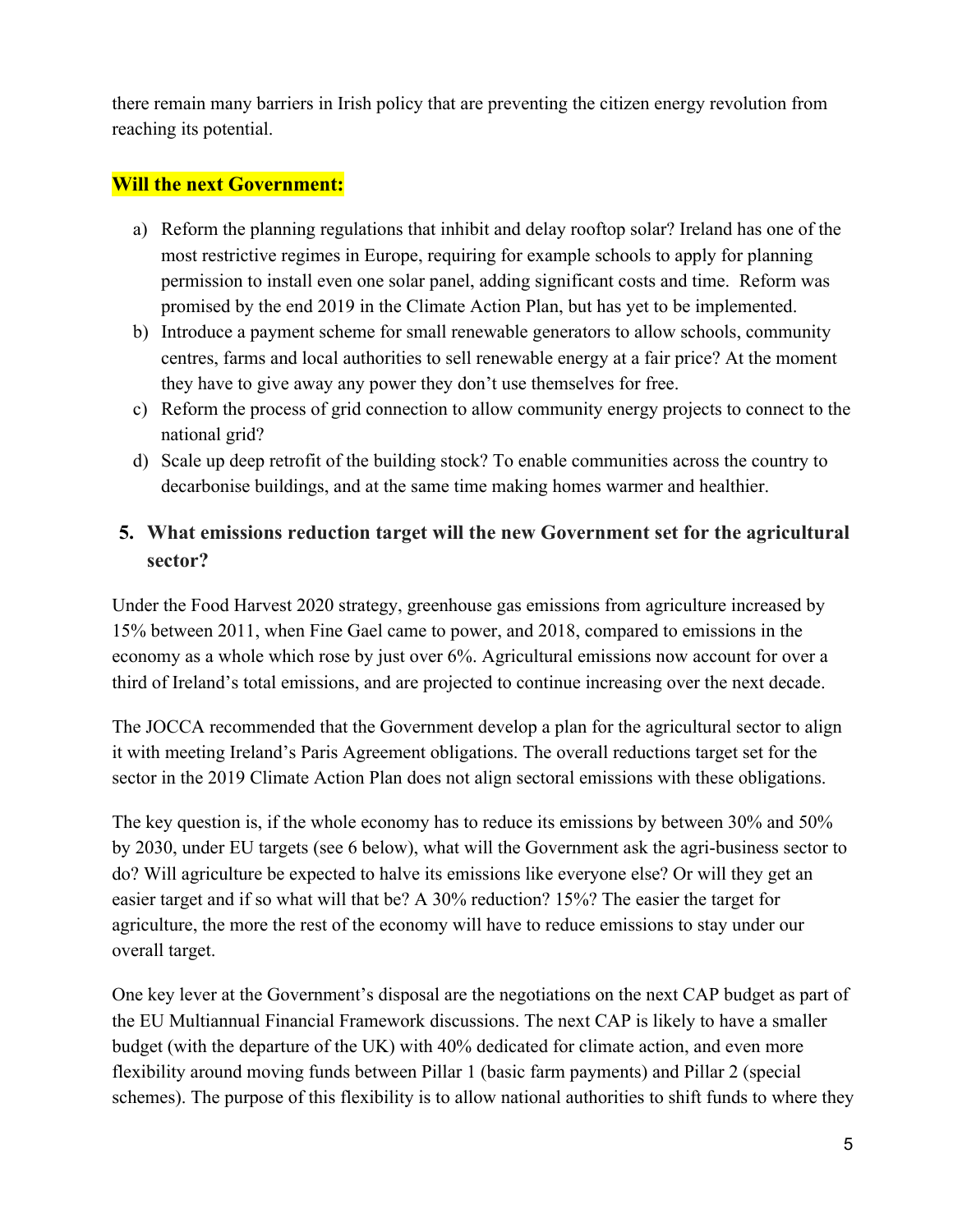are needed – but all public funding, whether in the form of direct payments or agri-environmental schemes, should support nature-based solutions such as protecting on-farm peat soils and wetlands, hedgerows, agroforestry and farm practices that halt the loss of, and restore, biodiversity, promote diversification and more local food production.

### **Key question for party leaders and spokespeople:**

If Ireland as a whole has to reduce emissions by between 30% and 50% under EU targets, what sectoral target will the new Government set for the agricultural sector? Will it be 50%, 30%, 15%? The easier the target for agriculture, the more the rest of the economy will have to reduce emissions to stay under our overall target.

## **6. Will Ireland be a drag or a driver of EU climate policy?**

Before 2011, Ireland was consistently supportive of an ambitious EU climate policy, supporting targets, policies and measures that made the EU a leader in international climate negotiations. After the change of Government in 2011, Ireland's positioning inside the EU changed, focusing instead on criticising our 2020 target and negotiating hard (successfully) for the least onerous 2030 target possible. This goal led Ireland to stop supporting greater EU ambition lest it translate into more challenging targets for Ireland. Ireland came to be seen as a drag on EU policy by Brussels-observers.

When Leo Varadkar became Taoiseach there was a change of tone, with the new Taoiseach telling the Dáil, and the European Parliament on his election that he wanted Ireland to have "a new ambition on climate change". The shift in rhetoric, however, has yet to see Ireland play a visible role in the EU in calling for greater ambition. Ireland's global reputation on climate action faces a number of litmus tests this year. Will the Government call for respect for science , as the new European Commission president and her team seek to ratchet up the EU's targets, policies and measures on foot of the Paris Agreement.

## **a.) Will the new Government support higher 2030 ambition at EU level? It's due to be adopted before the UN climate conference in Glasgow (COP 26).**

The EU's fair share of the global effort required to limit global warming to the IPCC recommended level of 1.5° is [at least 65%](http://www.caneurope.org/publications/blogs/1740-can-europe-calls-for-an-increase-of-the-eu-s-2030-climate-target-to-at-least-65) reductions in emissions by 2030. The European Commission has proposed raising the EU's 2030 target to 50% reductions by 2030, or 55%, from the current 40% reductions by 2030 level. A group of 12 member states who are members of the Green Growth group, [wrote to the Commission on 3](https://www.reuters.com/article/us-climate-change-eu/eu-states-call-for-speedy-2030-climate-plan-ahead-of-u-n-climate-summit-letter-idUSKBN20Q0GS)<sup>[rd](https://www.reuters.com/article/us-climate-change-eu/eu-states-call-for-speedy-2030-climate-plan-ahead-of-u-n-climate-summit-letter-idUSKBN20Q0GS)</sup> [March](https://www.reuters.com/article/us-climate-change-eu/eu-states-call-for-speedy-2030-climate-plan-ahead-of-u-n-climate-summit-letter-idUSKBN20Q0GS) last urging them to speed up the decision on the new target. Ireland did not sign the letter. Although ostensibly a member of the group, Ireland did not add its signature and has not yet explicitly indicated its support for the higher 55% target, or acknowledged that a science and equity aligned target would be in the order